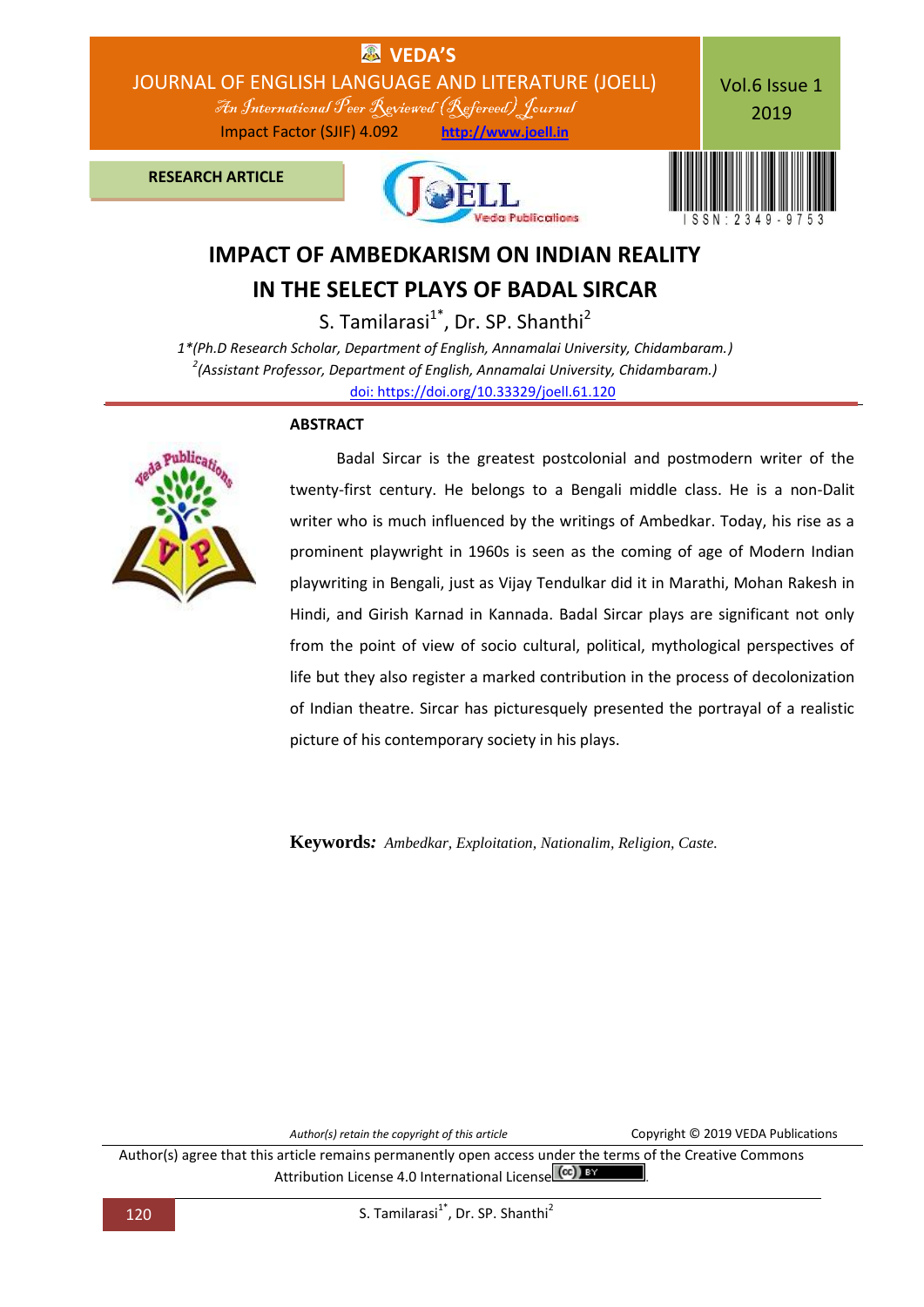## **VEDA'S** JOURNAL OF ENGLISH LANGUAGE AND LITERATURE (JOELL) An International Peer Reviewed (Refereed)Journal

Impact Factor (SJIF) 4.092 **http://www.joell.in**

Sircar's in his introduction to the Two Plays: *Indian History Made Easy* and the *Life of Bagala* says that he is a country breed and he does not aware of the rural exploitation. It is contrasting to his sayings that his middle class protagonist does not aware of the rural exploitation. Sircar himself finds this contradiction of authenticity. Rustom Bharucha says:

> "My own experience as a spectator of this 'identification process' has been somewhat disturbing. It seems to me that the more an actor from the city attempts to give an authentic performance of a villager, the more distant he seems from the realities of rural life. The more accomplished his mastery of rural dialects, the more destitute his appearance, the more tattered his costume, the more remote he seems from the life of the oppressed peasant. The distance between a *bhadralok* actor and the oppression of the villagers he attempts to depict is often an embarrassment." (13)

Yet, despite the perceptional difference, he says that the middle class has a positive role in fighting against the Establishment. Sircar's introduction to the Two plays: *Indian History Made Easy* and the *Life of Bagala*. He points out the contrasting of his middle class heroes':

> That Sircar thinks unlike the ideologue of a party is apparent in his choice of quite a few protagonists who come from the middle class having little or no connection with workers and peasants. Coming from a Bengali middleclass family and spending most of his time in the cities, Sircar prefers to write plays based on his experiences, depicting the world he knows best. Besides, the middle-class can also plays a positive role in fighting against the Establishment. They may take the opportunity of their comparatively advantageous position (for example, they can avail themselves of higher education which is a far cry for most workers and peasants in a country like India) and urge others of their class to struggle for a better world. It should not be forgotten that most of the playwrights of agitational streetcorner plays are from the middle-class as well. (xxxiii)

The perceptional difference is everywhere in literature. In the play *Procession*, Sircar wants the people to remember the great law giver Manu and the revolutionary Sri Chaitanya, Nehru and Gandhiji. But he refused to mention the legendary revolutionalist Ambedkar. He wants to remember the reader to know the greatness of our Indian constitution but not the Ambedkar's the maker of Indian Constitution. One could find Gandhian nationalism in Sircar himself and his plays. Like Sircar, the Subaltern Studies also highlight and follows Gandhian nationalism. The Subaltern Studies come under the serious discussion of Gandhian nationalism.

> THE MASTER. Remember our national heritage. Remember the numberless martyr in our struggle for freedom. Remember the revolutionary heroes of our fiery days. Remember—India is the country of Manu, Parashar, Kalidas, Bhababhuti, Sita, Savitri, Sri Chaitanya and Gandhiji. Remember the invincible strength of the principle of Nonviolence. Remember that it is our responsibility to give spiritual leadership to the world. Remember the greatness of democracy in India. Remember the fundamental rights of the constitution. Remember – the Green Revolution, the Nationalized Banks, Family Planning, Dollar aid, the nuclear blast, MISA arrests. (31-2)

Sircar does not include the name "Ambedkar" but he simply created awareness among the masses "Remember the fundamental rights of constitution" (31-2). Here one could think what is the necessary of including Sita and Savitri in the list of Gandhi and Manu? Sita and Savitri are considered as the greatest *pathivirathas* (pure devotees to their husbands). He says that non-violence is the invisible strength and he wants his people to remember it. He again insists the Gandhian nationalism. Finally after discussing the Indian state affairs, he wants the masses to remember the schemes and revolution. Such schemes and revolutions are Green Revolution, the Nationalized Banks, Family Planning, Dollar aid, the nuclear blast and MISA arrests. Rustom Barucha's *Rehearsals of Revolution* says Sircar moves away from the religious themes. He says: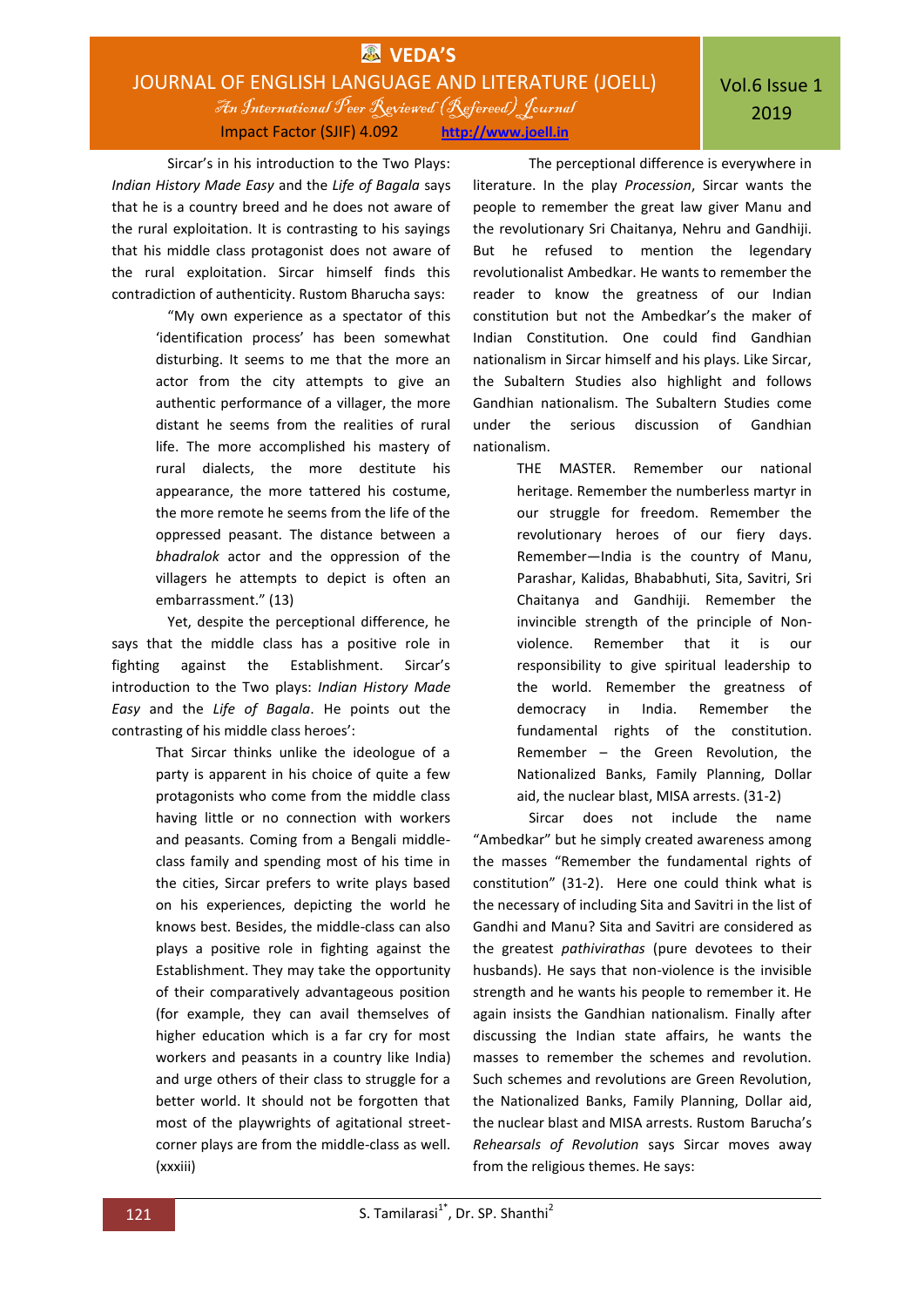### **EX** VEDA'S JOURNAL OF ENGLISH LANGUAGE AND LITERATURE (JOELL) An International Peer Reviewed (Refereed)Journal Impact Factor (SJIF) 4.092 **http://www.joell.in**

Other changes have greatly affected the development of Jatra over time. In the nineteenth century a gradual secularization of the plays' themes took place, moving away from the religious stories of Krishna, Rama, Siva and Kali to historical and romantic stories. Improvised prose dialogue began to supplement the music and songs. (115)

Apart from the Sircar's criticism of religious themes, his actors and theatre are criticized. Rustom Bharucha's *Rehearsals of Revolution*. Sircar says:

> Originally female characters would have been played by male actors, though women have routinely performed in *jatra* troupes for many years now. In fact Jatra was to become criticized for its over- salacious emphasis on erotic encounters, songs and dances. (116)

Bharucha says that Sircar is more humanist than a Marxist. Sircar follows communist ideology.Despite his attack on the bourgeois values and innate selfishness of his spectators, Sircar never fails to appeal to their humanity… he urges them to feel more compassion for the underprivileged, who have been denied the basic necessities of life. In this respect Sircar represents a kind of radical humanism one associates with William Blake, who believed that no revolution was possible in the social and political structure until men were prepared to break 'the mind forged manacles' which governed their lives. (45)

Though, Sircar is a Marxist and humanist, one could analyse the non-Dalit perceptional difference. In the play *Procession*, his perceptional difference is vivid in nature. Sircar says that love is blind and if someone loves somebody, one does not care about the class/caste. Here, one could trace Sircar's, non-Dalit perceptional difference. "A Brahmin boy marring a low-caste sadgope girl? That's why they say: When it's love, one doesn't care whether it's this low-caste or that! (43). Wikipedia report says that Sadgope is a word comes from the Sanskrit language. The prefix 'Sad' meaning 'good' and the suffix 'gope' means a 'Milkman'. Sircar's satire on the inter-caste marriage is vivid which Ambedkar insist deeply in nature.

It is evident that Sircar followed Gandhian nationalism. Scholars of the Dalit literature and Subaltern Studies critique on Sircar works. He not only followed Gandhian principles but also practiced religion in all his plays. "The whole world's turning atheist. It was our country alone that had some religion but even that's going out" (43). It is evident that he is interested in spirituality. He often quotes all religion names like "Hare Krishna", Lord Jaganath and Goddess mother Kali, the terrible Hindu goddess.

Like Subaltern studies, Sircar also caught between the webs of Gandhian nationalism. Moreover Sircar says that strength of the religion lies in the hands of God. He says:

> THE MASTER. The strength of tradition …. In the devotion of God….in the contentment of patriotism … in the non-violence and peace… in social responsibility…. In pragmatism… in the context of the constitution… in pragmatism… in the context of the constitution…. in the preparation for planning… in the ways put down by law… in the foundations of class harmony… in polices of tolerance... (46).

Apart from the religion and pragmatism in Sircar, it is Gandhian nationalism that gains more. This could be seen in Arundhati Roy's introduction to the *Annihilation of Caste: The Annotated Critical Edition with the Doctor and the Saint.* She says that Gandhi considers the problem of untouchables as the problem of Dalits but not as the problem of Indian culture and tradition. Tamilarasi's *Nandan Kathai* and "Chandra's Death": A Question of Representation. She says:

> The significance and context of this study is the question of representation. Who can represent who? The question of representation gains its attention both in political and in literature. Ambedkar represented Depressed Class People in the Round Table Conference and opposed Gandhi's representation of Indians as a whole including the untouchables. Ambedkar's representation of Dalits seems to be an authentic representation and Gandhi representation seems to be inauthentic. Ambedkar's representation is subjective and Gandhi's representation is objective in nature. Gandhi considers the problem of untouchables as the problem of Dalits and not as a problem of Indian culture and Hinduism. (5)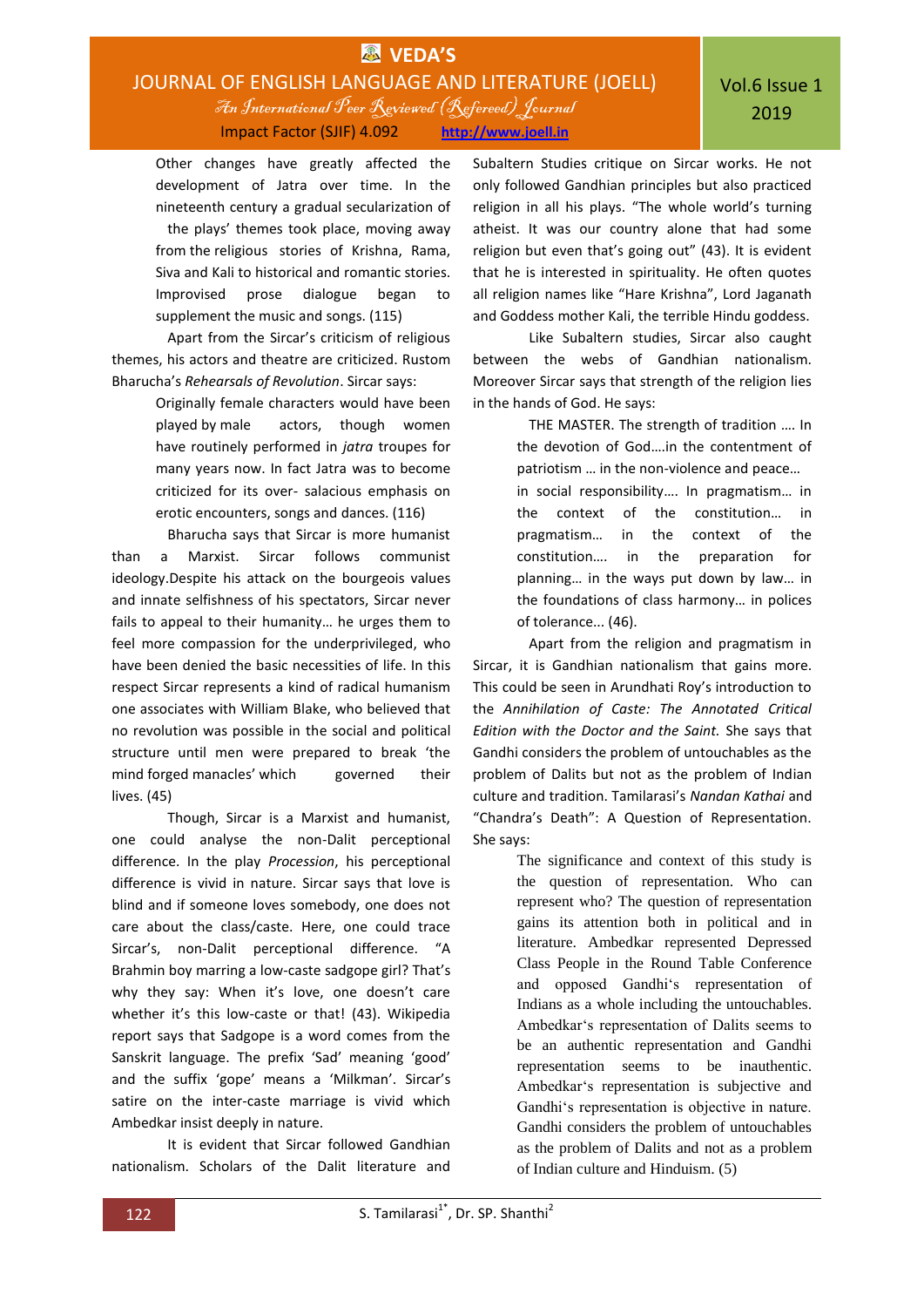### **EX** VEDA'S JOURNAL OF ENGLISH LANGUAGE AND LITERATURE (JOELL) An International Peer Reviewed (Refereed)Journal Impact Factor (SJIF) 4.092 **http://www.joell.in**

She says that Ambedkar's *Annihilation of Caste*: *The Annotated Critical Edition With the Doctor and the Saint*. She questions the fact that who can represent who? Whether a Dalit could represent Dalit suffering well or a non-Dalit could represent the problems of Dalits authentically. She says that there is perceptional difference between the Dalit and Non-Dalit writer representation of Dalits. Like Arundhati Roy, Sircar is caught between the non-Dalit perceptional differences.

The play *stale news* written in 1983 and the play list out the death census rate of Harijans. Sircar says: "THREE. In the first nine months of 1978, 3,019 cases of atrocities on the Harijans. One hundred and seventy-five Harijans killed, 129 Harijans women raped, 289 cases of arson"……(160)

Sircar not only discusses the death rate of Harijans, in *Stale News* he also discusses the myth of nationalism and regionalism. He quotes the saying of Swami Vivekananda, Iswar Chandra Sekar and Bakim Chandra Chatterjee. One could analyse in theoretical representation of Santhal revolt, what is the necessary of including the saying of Swami Vivekananda and others. After the theoretical representation of the *Stale News*, the third play the *Life of Bagala* discusses the trauma of educated youth's in an urban middle class family.

Tamilarasi's "The Trauma of Educated Youth's in the *Life of Bagala*" says that Bagala in his life suffers a lot in the hands of his uncle and aunt. Moreover he is like a bonded slave in their house. Bagala's is an unemployed guy, doing all sorts household works. The crisis comes when his uncle and aunt brings her a bride for him with a dowry of fifty-thousand rupees. Bagala's psyche changes when his aunt and uncle force him to agree for the marriage. He seems to be uncanny in nature. The best illustration is that he tears his wedding dhoti and says his aunt that rat gnaws the clothes. His mental tension is best illustration: "He heard the Wild movement , sound, and with it the chanting of 'bastard'. The cry of a jackal is heard") (71). He also heard the frightening voice and barking dogs. He says:

> BAGALA. (startled, in a frightened voice) God! What's that? Is it a jackal? I'm done for! What if it chases me? (suddenly straightens

up) Bastard jackal! (Cry of jackal . Startles, then raises his voice) Bastard jackal! Cry of the jackal at a distance) Running away. It won't chanting bastard is more powerful than chanting Rama. (Barking of dog. BAGALA again startles. Then gathers himself.) Bastard dog! (Again barking) But it's hydrophobia if it bites! Its too horrific! (jackal cries, dog barks) so many jackals and dog—what's on the other side? Crematorium ? It must be. Suddenly stops) Crematorium? What does it mean? Pyre. Death body. Death—Death. Dea-th. (71)

 Sircar not only illustrated his mental dilemma but also he brings an image of Jackal which is considers as the bad omen. Sircar picturizes Bagala as courage less guy and makes his life fulfills through the hands of old man and Nila, a genie.

The fourth play *Evam Indrajit* says that he is a born a revolutionary hero but Sircar projects him as a timid and courageless person. Even though Sircar, got angry towards the anti- social evils, he could not do anything. But he depicts his anger and frustration towards Mansi, his cousin lover, later he feels that marring Mansi is a taboo. Though he gets frustration and pours all his anger towards Mansi, he do nothing and he simply blames the institution's norms and of our Indian society.

His own inability to write a good play is evident via Indrajit attempts to write a play. Indrajit struggles hard to write a play and tears all his plays. Sircar's character Auntie often disturbs Indrajit to have food on time. Here Auntie insists the role of Aristotle's unity of time, and action.

The fourth play *Bhoma* represents the sufferings of all the depressed peasants. In the beginning of the play, a city man searches for Bhoma. Throughout the play there is a constant search for Bhoma. A city man constantly searches Bhoma and they keep on asking who Bhoma is? And have you seen Bhoma? It is a well known fact that city man has his own perception difference towards peasants and workers. Anjum Katyal's *Badal Sircar: Towards a Theatre Conscience* says:

> In the collection of loose and detached scenes dealing with subjects as diverse as the problem of ground water, the hazards of nuclear texts, the criminal Metro Rail project